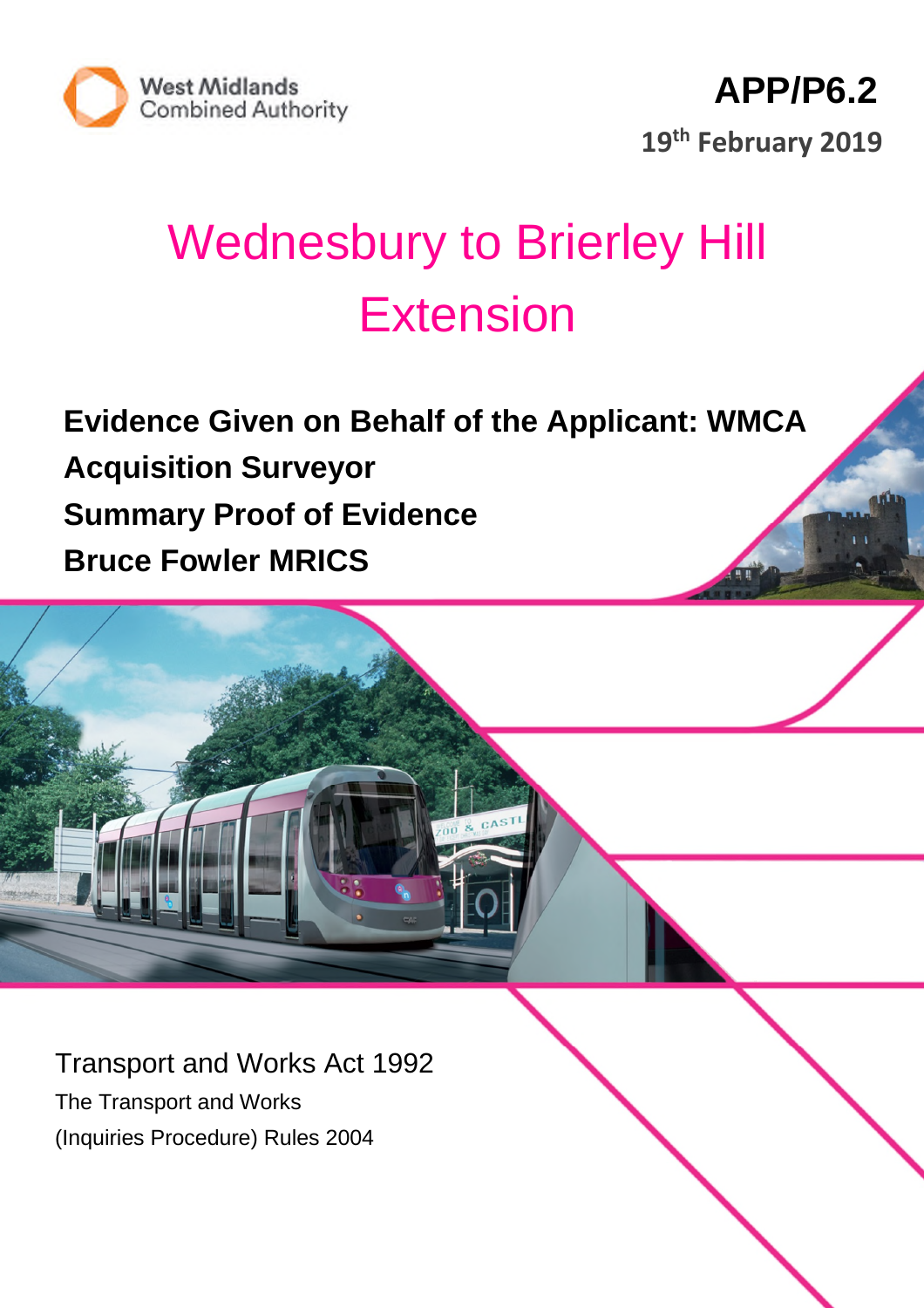#### **TRANSPORT AND WORKS ACT 1992**

# **TRANPORT AND WORKS (INQUIRIES PROCEDURE) RULES 2004**

## **Evidence on behalf of**

#### **West Midlands Combined Authority**

## **MIDLAND METRO (MIDLAND METRO WEDNESBURY AND BRIERLEY HILL EXTENSION) ORDER**

**Summary Proof of Evidence**

**-of-**

**T Bruce Fowler MRICS**

**Regarding**

**Compulsory Purchase and Property Matters**

**APP/P6.2**

2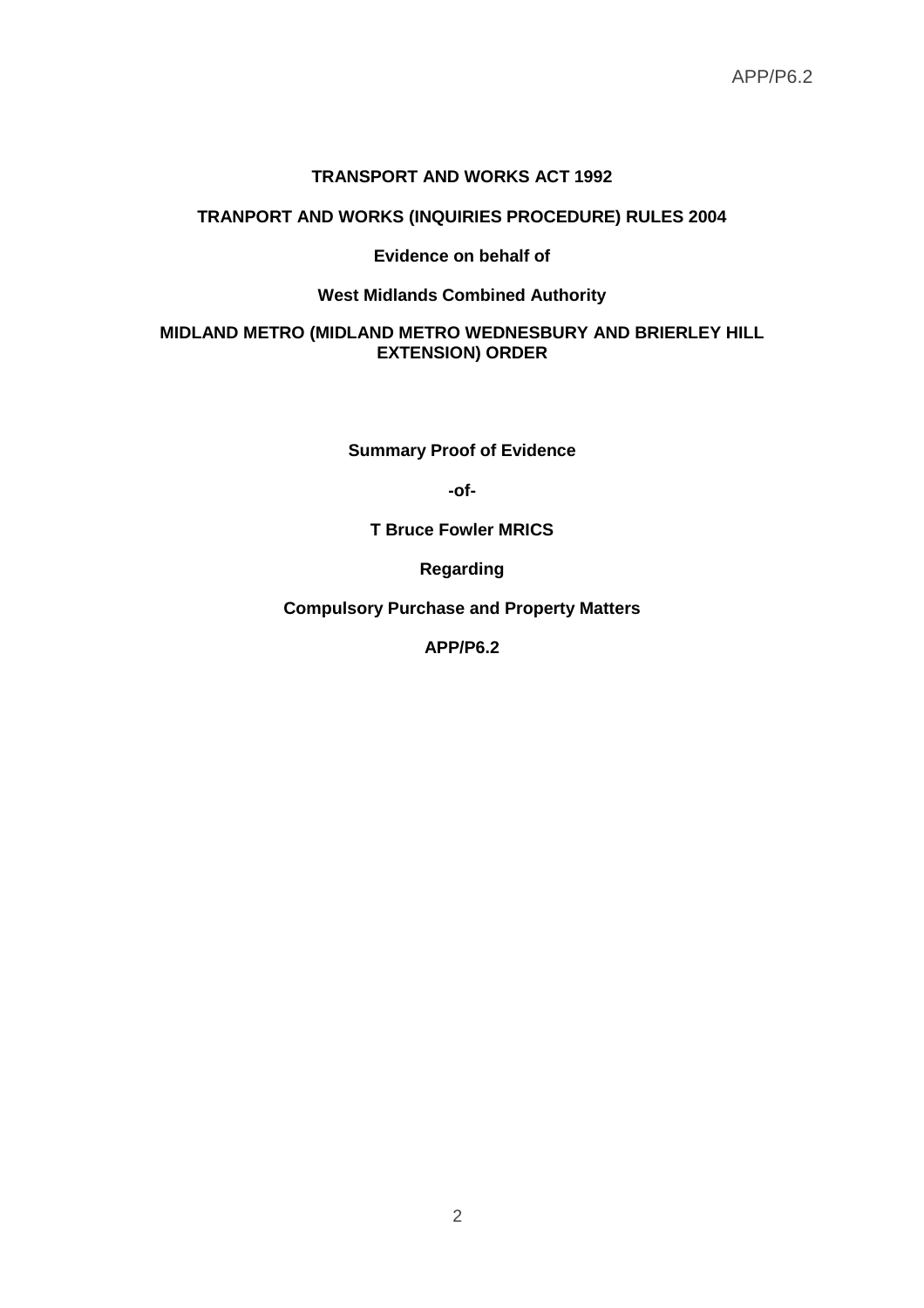## **CONTENTS**

- **INTRODUCTION**
- **SCOPE OF EVIDENCE**
- **WMCA'S APPROACH TO LAND ACQUISITION AND ALTERNATIVES TO COMPULSORY ACQUISITION**
- **HUMAN RIGHTS**
- **THE SCOPE OF ACQUISITION**
- **COMPULSORY PURCHASE AND THE COMPENSATION CODE**
- **NEGOTIATIONS WITH OBJECTORS AFFECTED BY COMPULSORY ACQUISITION INCLUDING CHANGES TO THE PROPOSED ORDER**
- **CONCLUSIONS**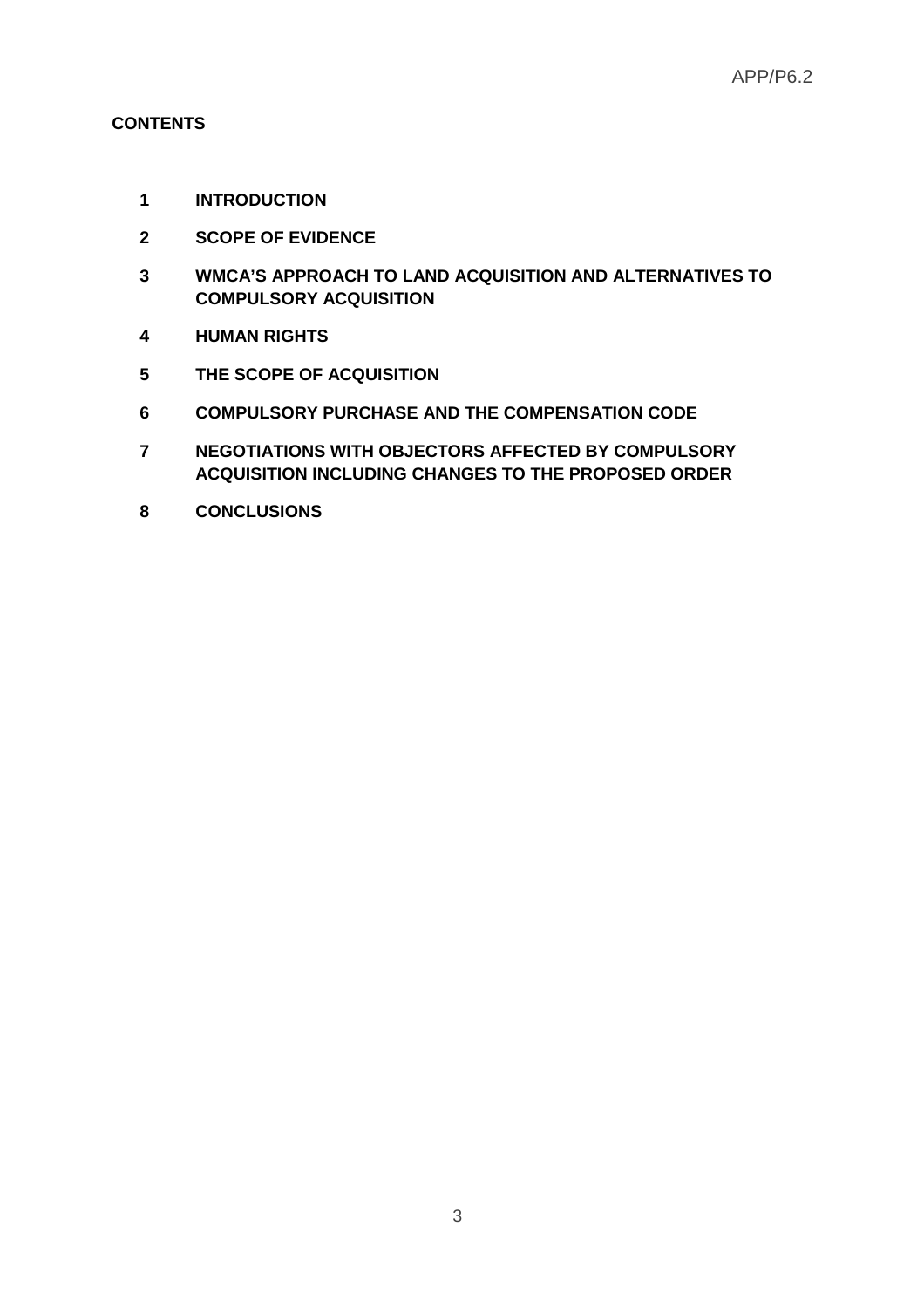## **1. Introduction**

.

- 1.1 I am Trevor Bruce Fowler, a Partner in the firm Bruton Knowles. I am a member of the Royal Institution of Chartered Surveyors (RICS). I am also a member of the Compulsory Purchase Association.
- 1.2 Bruton Knowles has supplied property valuation advice to assist negotiations in property acquisition ahead of the use of any compulsory purchase powers.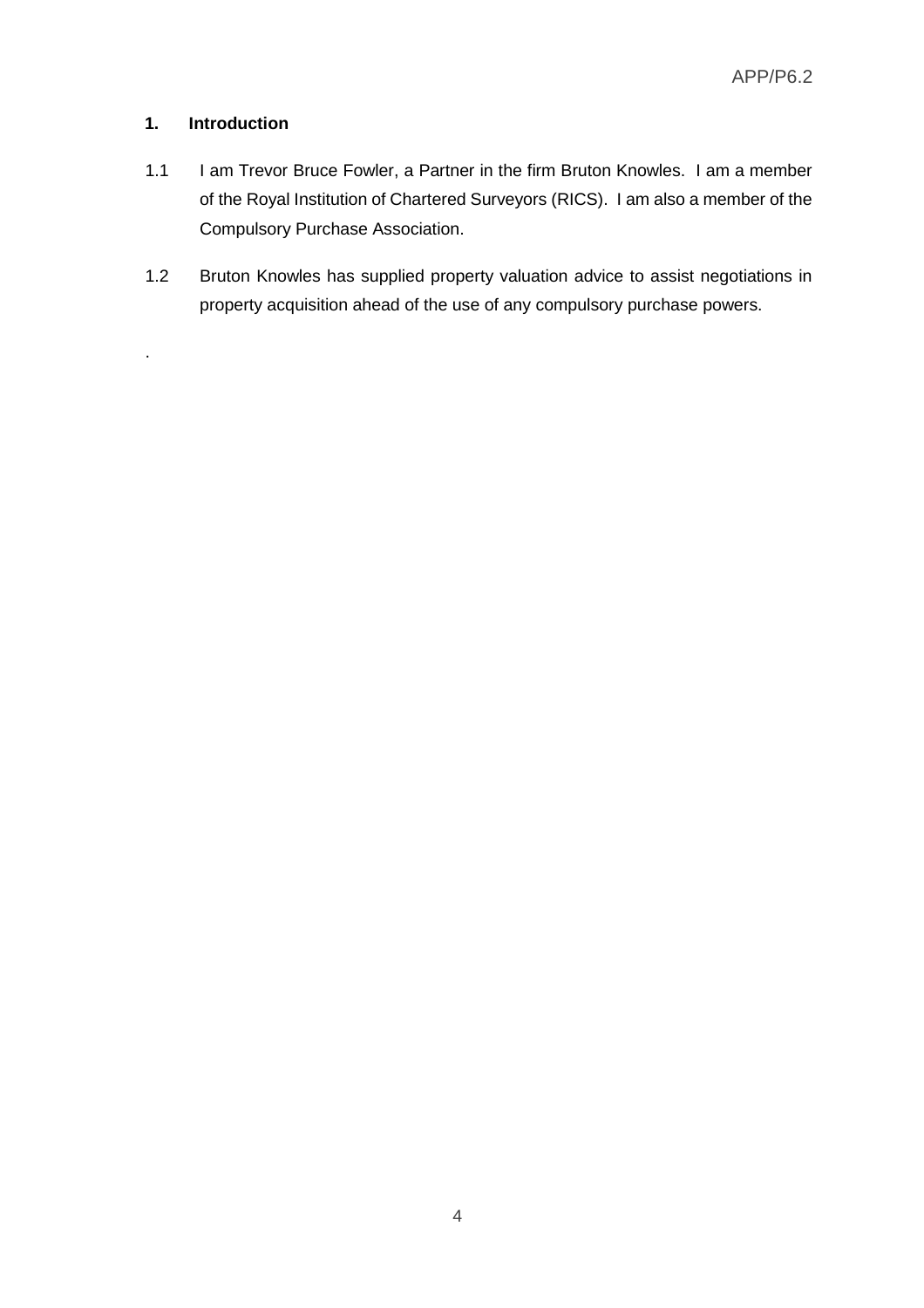## **2. Scope of Evidence**

- 2.1 My Evidence will address the property impacts of the Scheme and will cover the following:-
- 2.2 WMCA approach and justification for the acquisition of land;
- 2.3 The juxtaposition of compulsory purchase of land rights and the Human Rights considerations
- 2.4 The scope and requirement for the acquisition powers sought by the order;
- 2.5 The eligibility of Objectors to recover compensation for any property losses incurred as a reasonable and necessary consequence of the Scheme.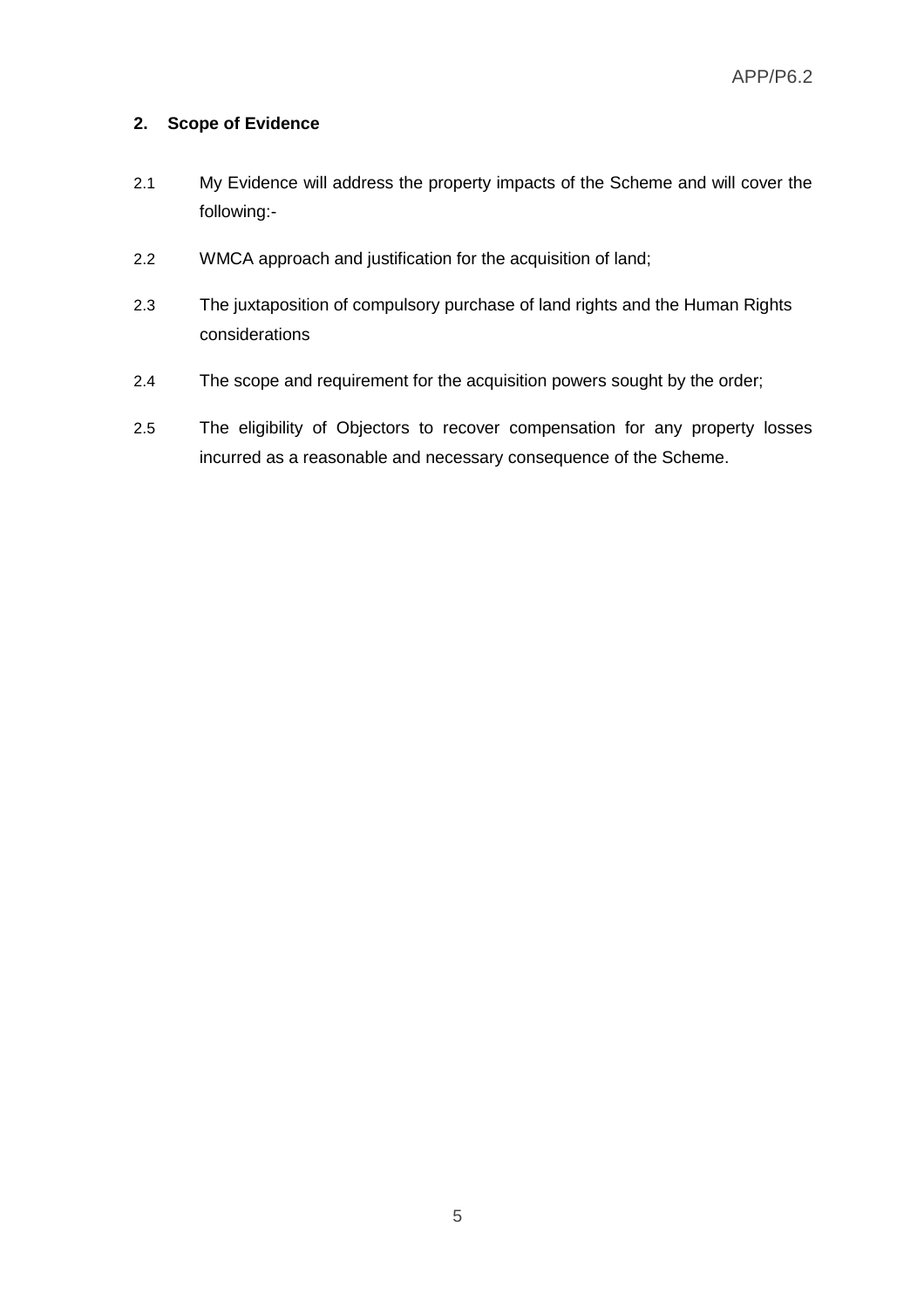## **3. WMCA Approach to Land Acquisition**

- 3.1 On 12 December 2017, the West Midlands Combined Authority ('WMCA') applied to the Secretary of State for Transport under sections 1 and 5 of the Transport and Works Act 1992 ('the 1992 Act') **[WBHE/B1]** for the Midland Metro (Wednesbury to Brierley Hill Land Acquisition) Order ('the Order') **WBHE/A2]**.
- 3.2 Compulsory purchase powers in the 2005 Order expired in 2010 and it is necessary for the WMCA to revive these powers of compulsory acquisition to implement WBHE.
- 3.3 The amount of third party land required for the WBHE has been reduced (compared to the 2005 Order **[WBHE/B2])** and only includes that which is, on facts currently known, considered necessary for the construction, operation and maintenance of the WBHE. No new/additional land has been included in the Order compared to the 2005 Order.
- 3.4 There are a number of areas where residential garden land is required. There are no parcels where this is expected to give rise to material detriment. The WMCA has already committed to removing plots 87 and 89 from the scope of the Order.
- 3.5 The rest of the land required, that is not abandoned railway corridor or road/highway, is predominately industrial//commercial, mainly relating to premises at the top or bottom of the rail embankment, the delta junction with Line 1 or land relating to tramstop access or worksites.
- 3.6 WMCA has had due regard to the Department for Communities and Local Government (DCLG) guidance on the Compulsory Purchase process and the Crichel Down Rules (the DCLG Guidance) (February 2018) in formulating the scope and justification for seeking powers of compulsory acquisition in the Order **[WBHE/E12].**
- 3.7 WMCA sought to engage with all persons believed to have an interest in the relevant land.
- 3.8 As a result of this engagement, WMCA has successfully entered into a number of agreements. It has also provided unilateral undertakings by deed to some of the Objectors to the Scheme, for example, to mitigate the effects of the Scheme on PILs. Following some of these discussions, land has been reduced or removed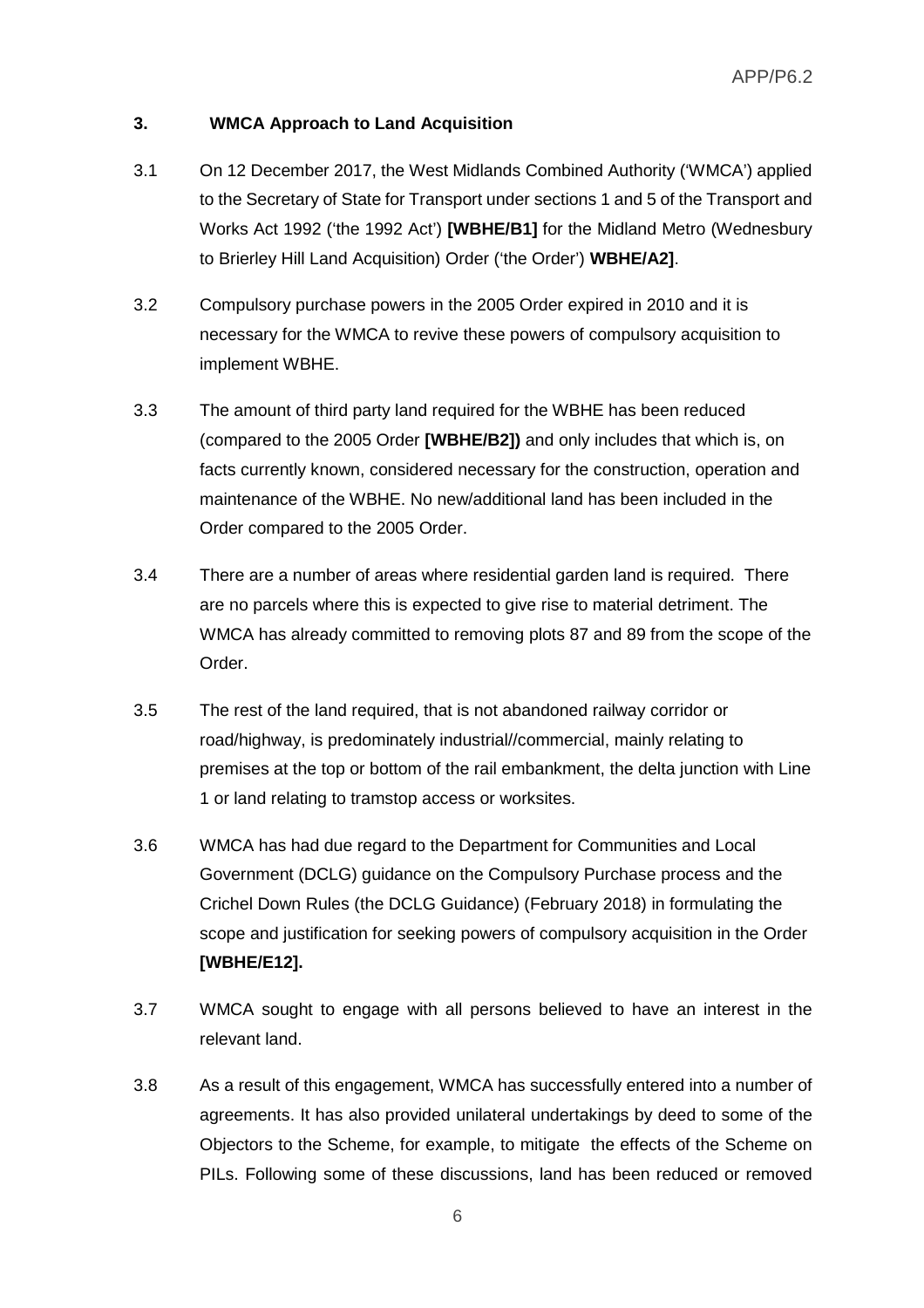from the TWAO, for example in relation to Jewson **[OBJ 05]** and Hutchinson and Holden **[OBJ 08**].

- 3.9 Initial consultation demonstrated that it was unlikely that all of the land and rights required would be available by negotiation hence there is a requirement for WMCA to seek compulsory powers to deliver the Scheme. This seeking of compulsory powers in parallel with negotiations is the approach recommended in the 2018 Government Guidance – paragraph 2 **[WBHE/E12]**.
	- 3.10 The land required for the WBHE includes approximately 4083 m² of land that constitutes open space (as defined in section 19(4) of the Acquisition of Land Act 1981).
	- 3.11 There is a small amount of open space (approximately 176m²) (Plots 250 and 254d) (see Land Plans **[WBHE/A7])** where the ownership is currently unknown. Where a TWA Order would confer powers of compulsory acquisition over open space, it will be subject to Special Parliamentary Procedure under section 12 of the Transport and Works Act 1992 and section 19 of the Acquisition of Land Act.
- 3.12 The land requirements of the WBHE include 4078m2 of land (Plot 327) that is technically Crown Land.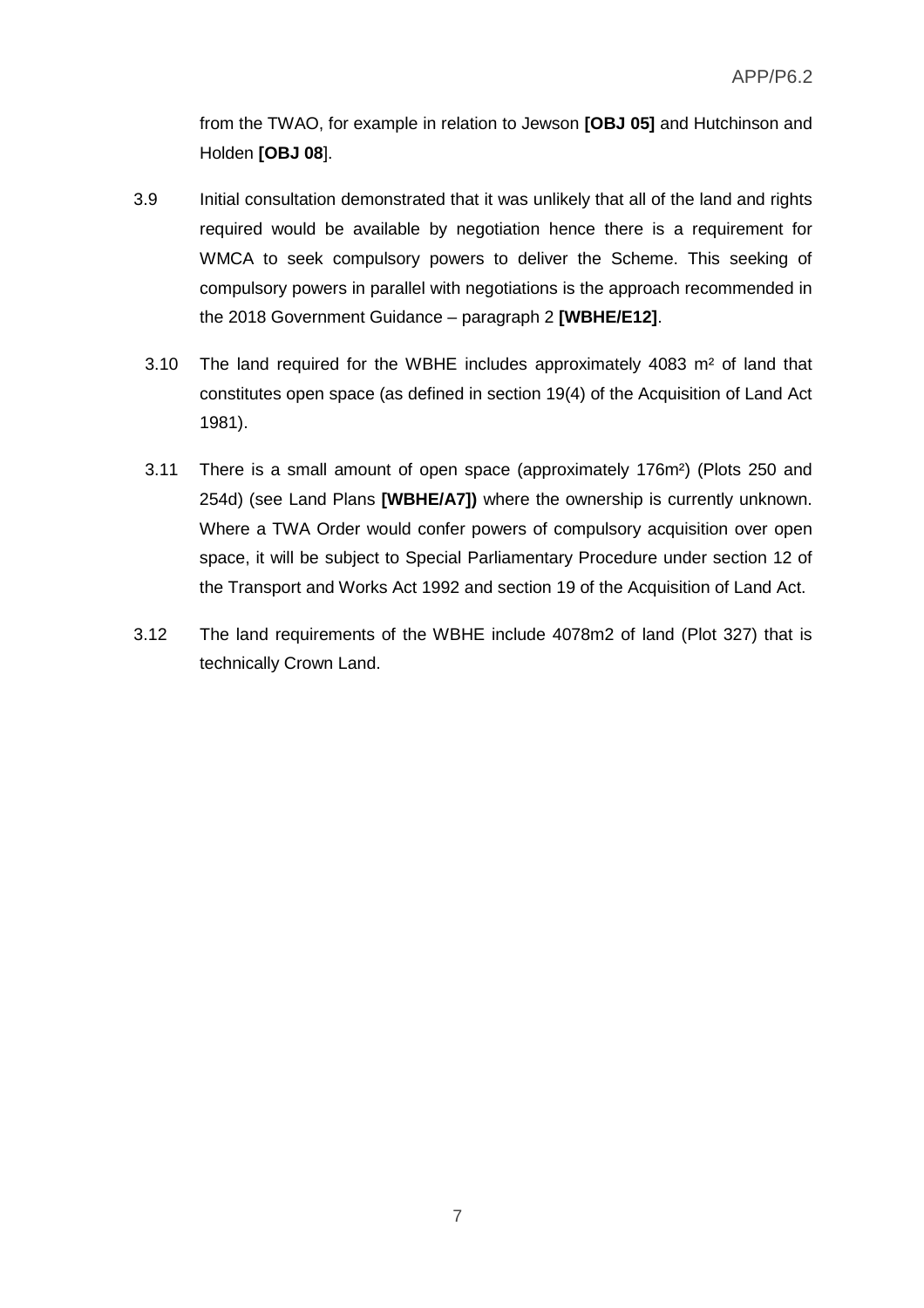## **4. Human rights considerations**

- 4.1 Paragraph 12 of the Department for Communities and Local Government's (DCLG) February 2018 Guidance on Compulsory Purchase Process and the Crichel Down Rules **[WBHE/E12]** states that a compulsory purchase order should only be made where there is "a compelling case in the public interest" and that the purposes for which the Order is made justifies interfering with the human rights of the person with an interest in the land.
- 4.2 The Order is being pursued in the public interest as required by Article 1 of the First Protocol and insofar as Article 8 rights are concerned, is necessary in the interests of the economic well-being of the country . The public benefits have already been tested in the making, after a Public Inquiry, of the 2005 Order. The WMCA considers that the interference with the property rights required under compulsion is justified and proportionate.
- 4.3 The WBHE has been extensively publicised and consultation has taken place with communities and parties that will be affected by the Proposed Order. All those affected by the Order have been notified.

### **5. The scope of acquisition**

- 5.1 The extent of the land included within the Order limits has been determined by the design and construction requirements for all elements of the construction, operation and maintenance of the WBHE, and I am aware that the extent of land to be acquired has been reduced since the making of the 2005 Order.
- 5.2 The Order confers powers on the WMCA to acquire land permanently, to acquire rights, to possess and use land temporarily and to suspend or extinguish private rights of way over land within Order limits.

### **6. Compulsory Purchase and the compensation code**

6.1 The powers sought within the Order will enable WMCA, upon the service of appropriate notices, to enter on and take possession of the numbered land Plots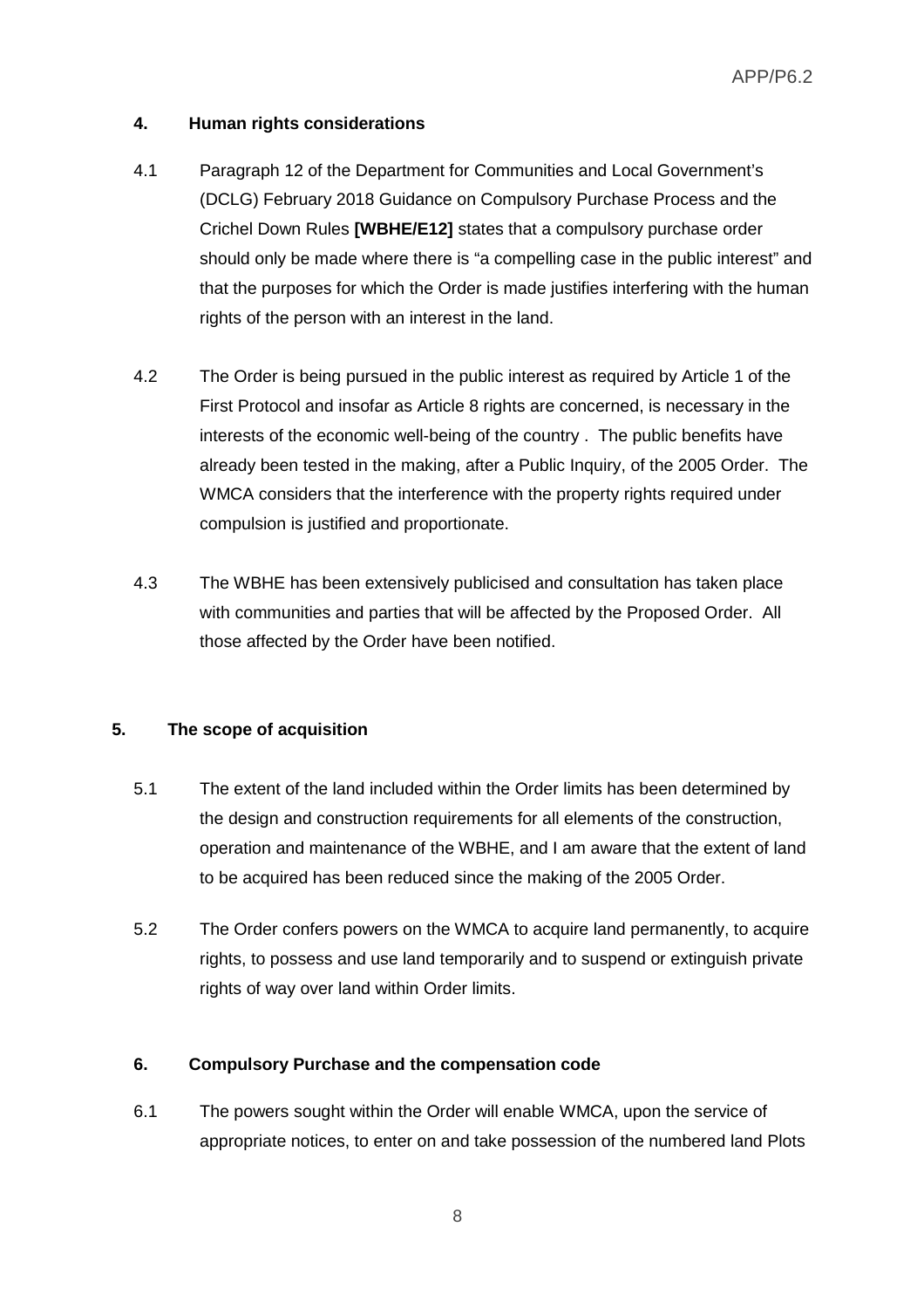within the Order limits in order to carry out the works required to construct and operate the Scheme.

- 6.2 Article 4 of the Order applies Part 1 of the Compulsory Purchase Act 1965 requiring WMCA to pay compensation to qualifying parties whose compensatable interest is permanently acquired under what is known as the Compensation Code. The Code provides for the recovery of loss of the value of the interest taken, severance and injurious affection and disturbance losses where attributable to the scheme.
- 6.3 Objectors located at, for example, the Merry Hill Shopping Centre share rights over access roads leading to their premises, albeit the Scheme does not acquire land from those right-holders themselves. This would apply to Objectors OBJ/07 Jessops, OBJ/11 Waterstones, OBJ/20 McDonalds, OBJ/21 Argos and OBJ/22 TK Max in respect of works at the Embankment and Central Way.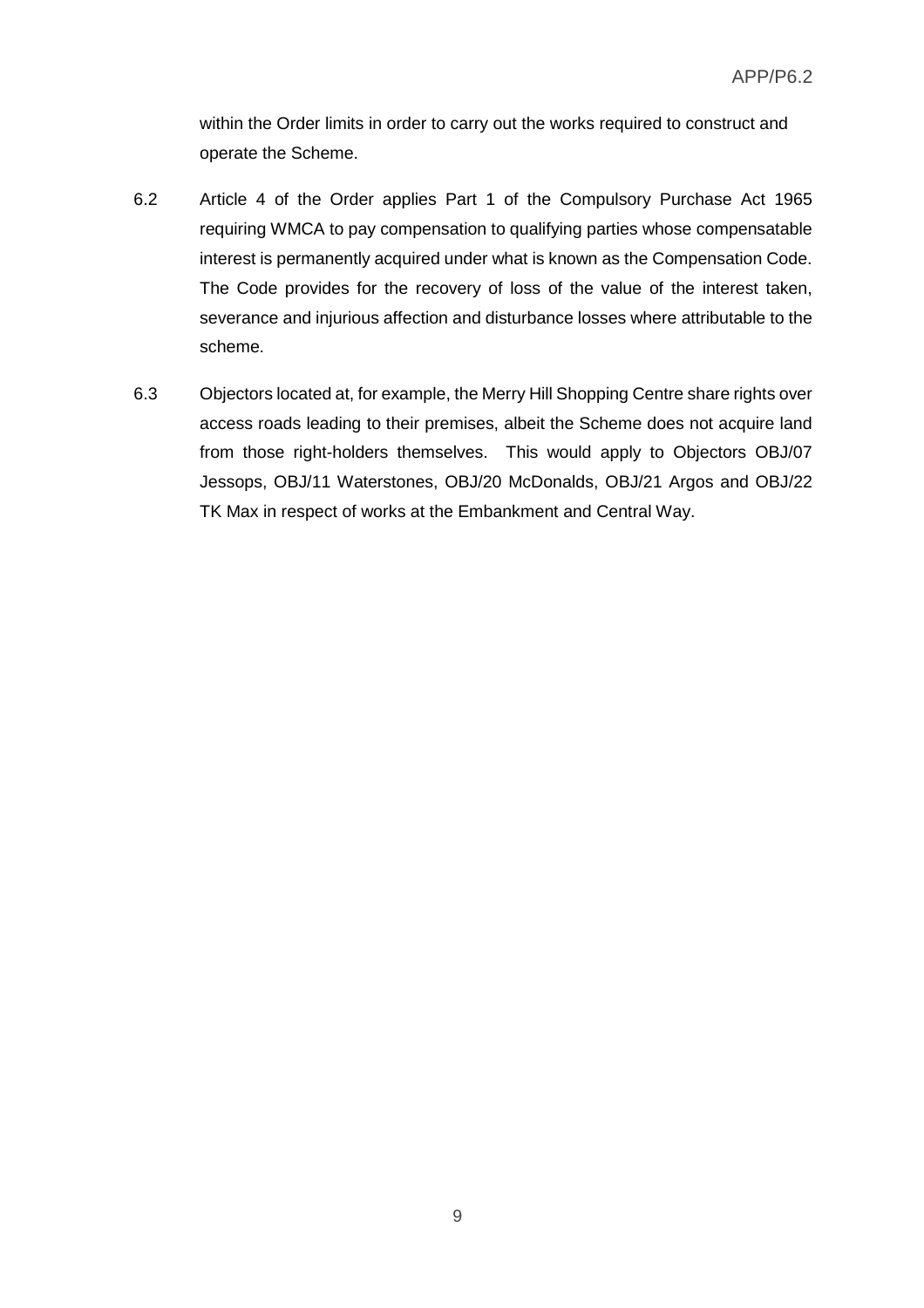# **7. Negotiations with Objectors affected by compulsory acquisition**

- 7.1 The WMCA continues to seek to negotiate with all remaining objectors and Peter Adams evidence **[APP/P1.1 Sections 11 and 12]** provides an explanation of the grounds for each objection and the WMCA's response. In addition, Peter Adams sets out where changes are to be made to the Order as a result of negotiations or otherwise with PILs/Objectors. Ian Collins evidence **[APP/P3.1]** also provides impacts of the works on specific objectors.
- 7.2 I will submit at the opening of the Public Inquiry listing all Objectors to the Order, identifying those that have withdrawn and explaining the status of any ongoing negotiations with Objectors and appending any relevant correspondence.